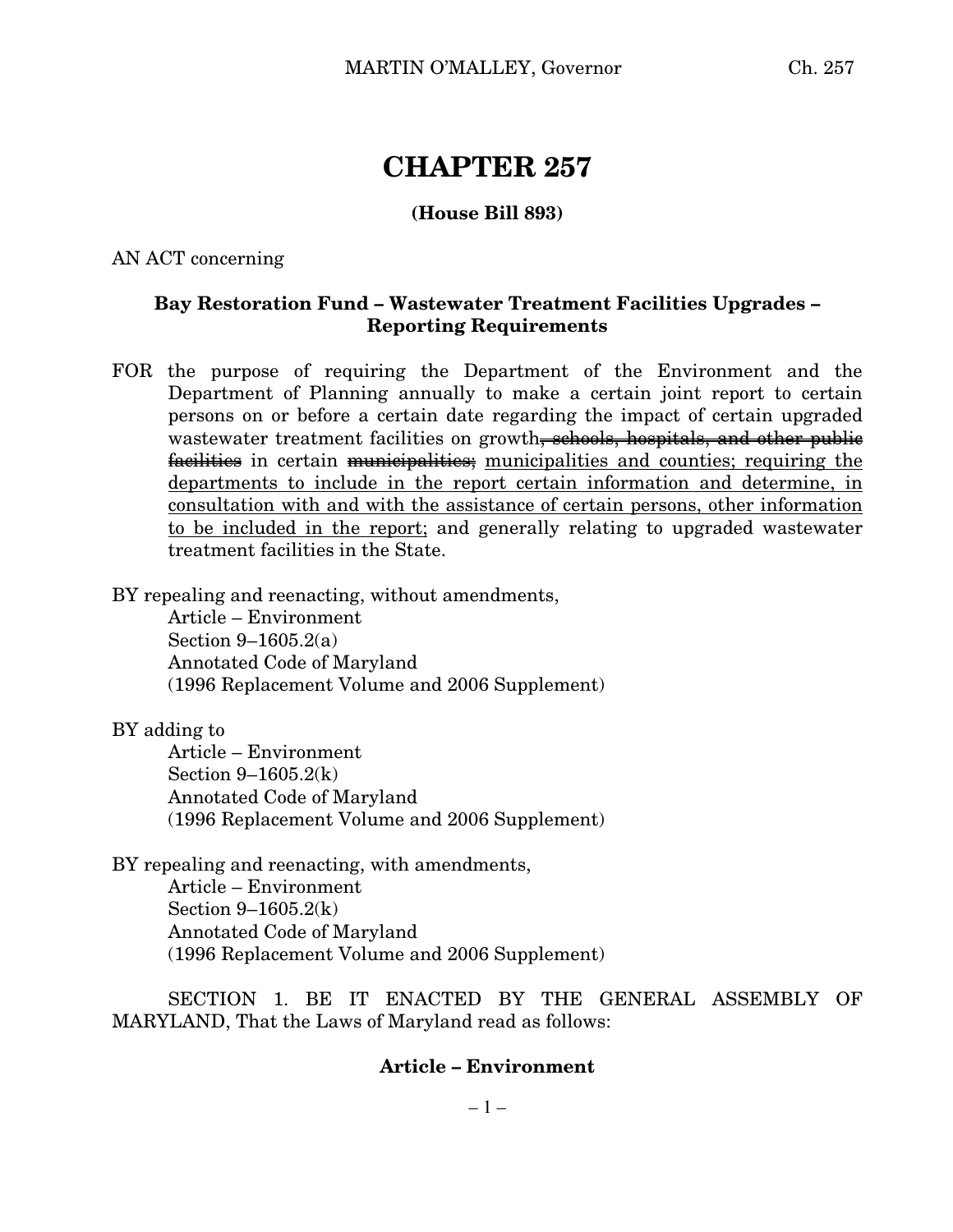9–1605.2.

(a) (1) There is a Bay Restoration Fund.

Fund be:

(2) It is the intent of the General Assembly that the Bay Restoration

(i) Used, in part, to provide the funding necessary to upgrade any of the wastewater treatment facilities that are located in the State or used by citizens of the State in order to achieve enhanced nutrient removal where it is cost–effective to do so; and

(ii) Available for treatment facilities discharging into the Atlantic Coastal Bays or other waters of the State, but that priority be given to treatment facilities discharging into the Chesapeake Bay.

(3) The Bay Restoration Fund shall be maintained and administered by the Administration in accordance with the provisions of this section and any rules or program directives as the Secretary or the Board may prescribe.

(4) There is established a Bay Restoration Fee to be paid by any user of a wastewater facility, an onsite sewage disposal system, or a holding tank that:

(i) Is located in the State; or

this subtitle.

(ii) Serves a Maryland user and is eligible for funding under

**(K) (1) BEGINNING DECEMBER 1, 2008 JANUARY 1, 2009, AND EVERY YEAR THEREAFTER, THE DEPARTMENT AND THE DEPARTMENT OF PLANNING SHALL JOINTLY REPORT ON THE IMPACT THAT A WASTEWATER TREATMENT FACILITY THAT WAS UPGRADED TO ENHANCED NUTRIENT REMOVAL DURING** *THE CALENDAR YEAR BEFORE* **THE PREVIOUS CALENDAR YEAR WITH FUNDS FROM THE BAY RESTORATION FUND HAD ON:**

**(I) GROWTH WITHIN THE MUNICIPALITY OR COUNTY IN WHICH THE WASTEWATER TREATMENT FACILITY IS LOCATED, INCLUDING:**

**1. THE NUMBER OF PERMITS ISSUED FOR RESIDENTIAL AND COMMERCIAL DEVELOPMENT; AND**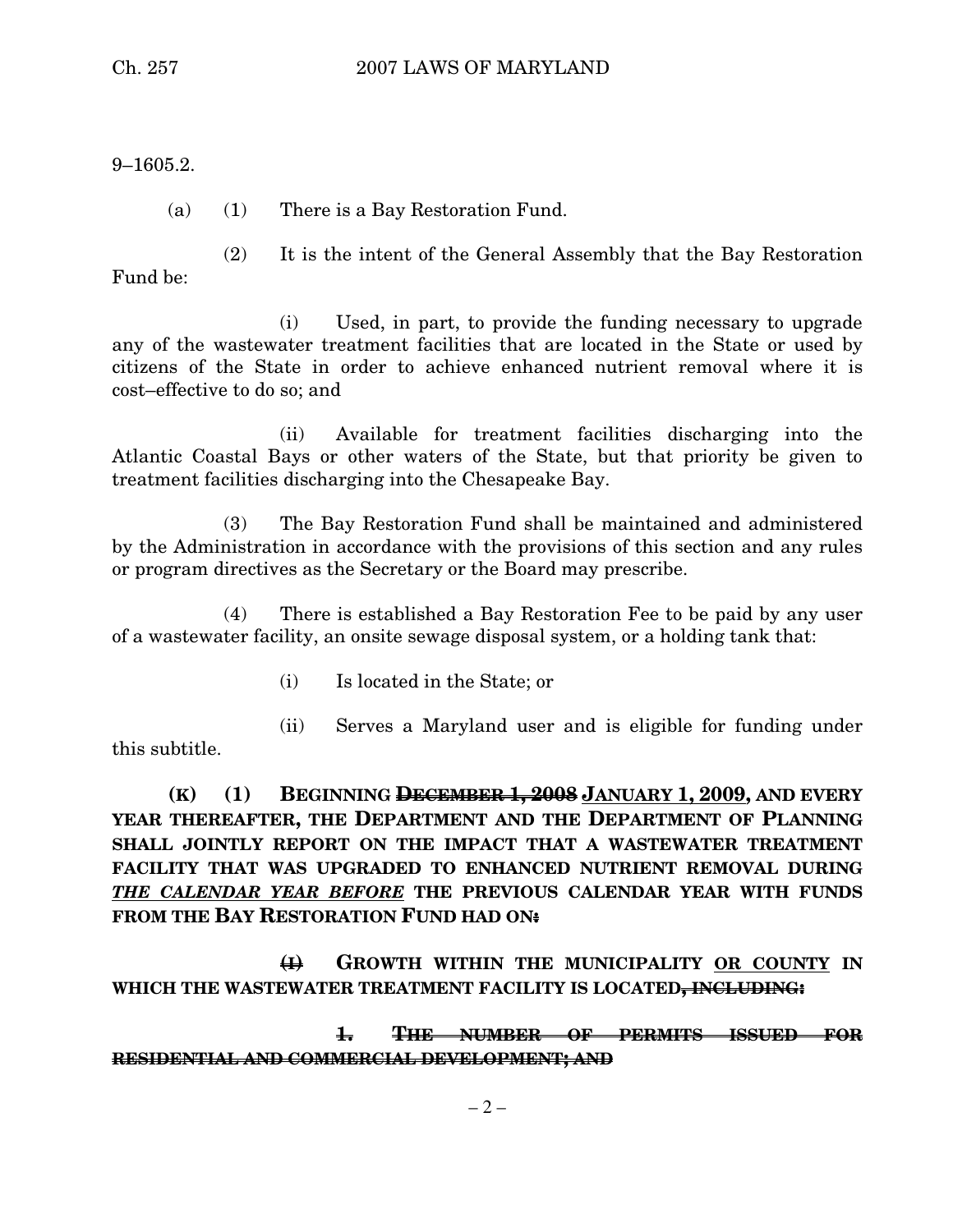**2. WHETHER THE NUMBER OF PERMITS ISSUED FOR RESIDENTIAL AND COMMERCIAL DEVELOPMENT HAS INCREASED OR DECREASED AS A RESULT OF THE UPGRADED WASTEWATER TREATMENT FACILITY; AND**

**(II) SCHOOLS, HOSPITALS, AND ANY OTHER PUBLIC FACILITIES IN THE MUNICIPALITY IN WHICH THE WASTEWATER TREATMENT FACILITY IS LOCATED.**

**(2) THE REPORT REQUIRED UNDER PARAGRAPH (1) OF THIS SUBSECTION SHALL ALSO CONTAIN THE MUNICIPALITY'S PLAN, IF ANY, FOR ACCOMMODATING ADDITIONAL GROWTH AS A RESULT OF THE UPGRADED WASTEWATER TREATMENT FACILITY.**

**(2) (I) IN PREPARING THE REPORT REQUIRED UNDER PARAGRAPH (1) OF THIS SUBSECTION, THE DEPARTMENT OF THE ENVIRONMENT AND THE DEPARTMENT OF PLANNING SHALL:**

**1. INCLUDE THE NUMBER OF PERMITS ISSUED FOR RESIDENTIAL AND COMMERCIAL DEVELOPMENT TO BE SERVED BY THE UPGRADED WASTEWATER TREATMENT FACILITY; AND**

**2. DETERMINE WHAT OTHER APPROPRIATE INFORMATION IS TO BE INCLUDED IN THE REPORT.**

**(II) IN DETERMINING THE INFORMATION THAT SHOULD BE INCLUDED IN THE REPORT UNDER SUBPARAGRAPH (I) OF THIS PARAGRAPH, THE DEPARTMENT OF THE ENVIRONMENT AND THE DEPARTMENT OF PLANNING SHALL ACT:**

**1. IN CONSULTATION WITH THE BAY RESTORATION FUND ADVISORY COMMITTEE; AND**

**2. WITH THE ASSISTANCE OF THE MUNICIPALITY AND COUNTY IN WHICH AN UPGRADED WASTEWATER TREATMENT FACILITY IS LOCATED.**

**(3) THE DEPARTMENT AND THE DEPARTMENT OF PLANNING SHALL SUBMIT THE REPORT REQUIRED UNDER PARAGRAPH (1) OF THIS**